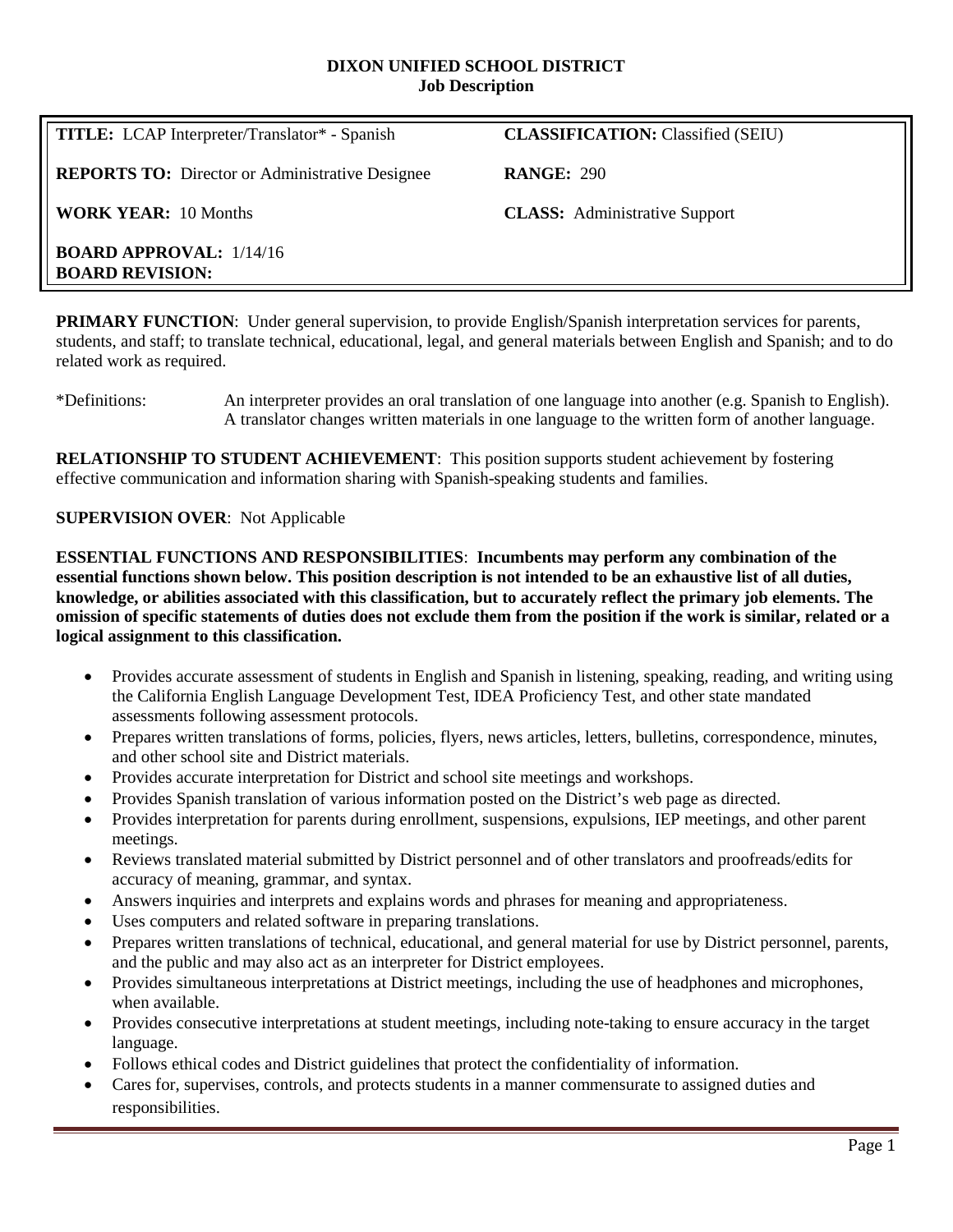• Completes other reasonable duties as assigned.

# **TRAINING, EDUCATION, AND EXPERIENCE:**

- High school diploma or the equivalent.
- AA degree or two years college (48 semester units) preferred.
- Bilingual in English and Spanish required.
- One year experience in in composing, editing, proofreading, or translating materials in English and Spanish for widespread dissemination or publication is desired.
- Prior experience working in a public school setting preferred.

## **LICENSES AND OTHER REQUIREMENTS:**

- Must possess a valid California Driver's License, be insurable by the District's carrier, and have the use of a personal vehicle.
- Fingerprint/criminal justice clearance.
- Possession of a negative T.B. test that is no more than four months old and renewable every four years.
- CPR certification desirable.

## **KNOWLEDGE AND ABILITIES: The following outline of essential knowledge, abilities, and physical requirements is not exhaustive and may be supplemented as necessary in accordance of the job.**

#### KNOWLEDGE OF\*:

- Correct grammar, spelling, punctuation, syntax, and idiomatic usage of English and Spanish.
- English and Spanish equivalent translations of general, technical, and subject-matter terms.
- Educational language, documents, and procedures.
- Oral and written communication skills.
- Telephone techniques and etiquette.
- Modern office procedures, methods, and equipment including computers.
- Objectives, organization, policies, and programs of the District.

#### ABILITY TO\*:

- Speak, read, and write fluently in English and Spanish.
- Speak, read, and write effectively in idiomatic English and Spanish.
- Be attentive to detail and take responsibility for accuracy of translation.
- Edit documents for publication in English and Spanish.
- Communicate clearly, concisely, and correctly, both orally and in writing.
- Operate a personal computer and peripheral equipment using District software.
- Operate a variety of modern office machines and equipment.
- Drive a vehicle to offer interpretation and translation services at various District sites.
- Maintain confidentiality of privileged information obtained in the course of work.
- Exercise caution and comply with health and safety regulations.
- Provide service and assistance to others using tact, patience, and courtesy.
- Give, understand, and carry out multi-step oral and written instructions.
- Form and maintain cooperative and effective working relationships with others.
- Sustain productivity with frequent interruptions and attention to deadlines.
- Maintain consistent, punctual, and regular attendance.
- Work both independently with little direction and as a part of a team.
- Meet District standards of professional conduct as outlined in Board Policy.

*\*Candidates should have a firm working knowledge of these concepts, practices, and procedures and the ability to use them in various situations.*